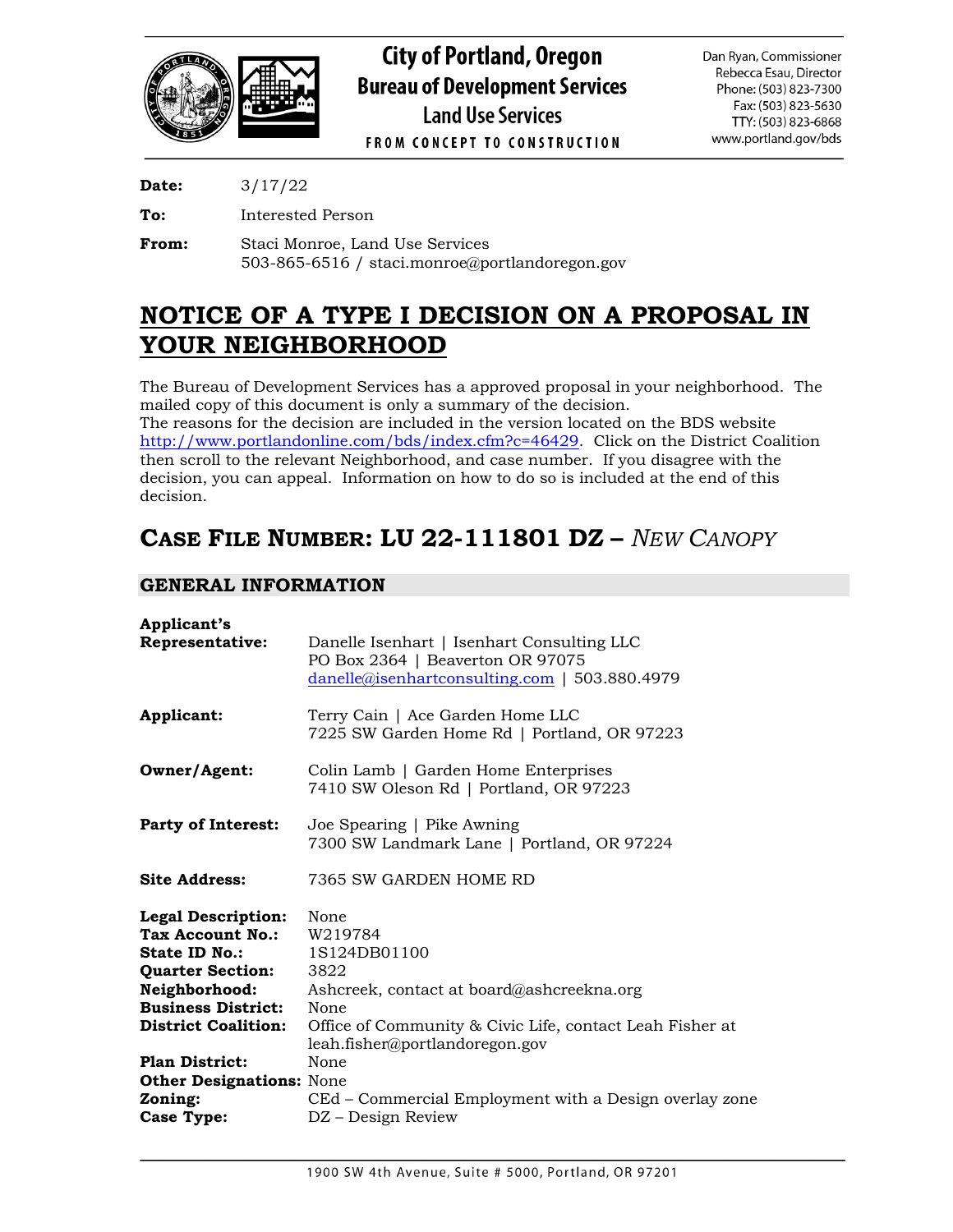# **Procedure:** Type I, an administrative decision with appeal to the Oregon Land Use Board of Appeals (LUBA).

#### **Proposal:**

The applicant requests Design Review approval for a new canopy above an outdoor garden area for the ACE Hardware located at 2365 SW Garden Home. The fabric canopy would be attached to the front of the building, at the north end, atop a fenced off paved area with garden supplies.

Design Review is required for exterior alterations that do not meet the exemptions in Section 33.425.045 or the Design Standards in 33.425.050.

#### **Relevant Approval Criteria:**

In order to be approved, this proposal must comply with the approval criteria specified in the Portland Zoning Code. The relevant approval criteria are:

• Portland Citywide Design Guidelines

# **ANALYSIS**

**Site and Vicinity:** The site consists of two large lots totaling 116,059 acres with frontages on SW Garden Home Road and SW Oleson Road. The site contains a large one-story grocery store, Garden Home Marketplace, set back from SW Oleson Road by a parking lot and smaller one-story restaurant, which is located on the corner of SW Garden Home Road and SW Oleson Road. The site is located in SW Portland at the edge of the City of Portland's boundary with the City of Beaverton.

The Garden Home Marketplace building is composed of brick and stucco with a metal roof. There is a large perforated metal fascia above the primary west-facing building entrance. Also above the entrance is a clock-tower element. Parking is located between the west facing façade and SW Oleson Road. The south facing façade fronts SW Garden Home Road and has a few windows, lights, and a back door.

The surrounding area is a mixture of small commercial buildings, one to three-story apartment buildings, gas stations and parking lots. Across SW Oleson Road to the west is a community library and park. Across SW Garden Home Road to the south are small scale multi-family apartment buildings and offices.

**Zoning:** The Commercial Employment (CE) zone is a medium-scale zone intended for sites along corridors with a Neighborhood Collector or higher traffic classification, especially along civic corridors that are also Major Truck Streets or Priority Truck Streets. This zone is generally not appropriate in designated centers, except on a site that is currently developed in an auto-oriented manner and where more urban development is not yet economically feasible. The zone allows a mix of commercial uses, including auto-accommodating development and drive-through facilities, as well as some light manufacturing and distribution uses that have few off-site impacts. The emphasis of this zone is on commercial and employment uses, but residential uses are also allowed. Buildings in this zone will generally be up to four stories tall. This zone is intended to allow for development with autoaccommodating configurations, while also including pedestrian-oriented design features that support transit and pedestrian access.

The "d" overlay promotes the conservation and enhancement of areas of the City with special historic, architectural or cultural value. New development and exterior modifications to existing development are subject to design review. This is achieved through the creation of design districts and applying the Design Overlay Zone as part of community planning projects, development of design guidelines for each district, and by requiring design review. In addition, design review ensures that certain types of infill development will be compatible with the neighborhood and enhance the area.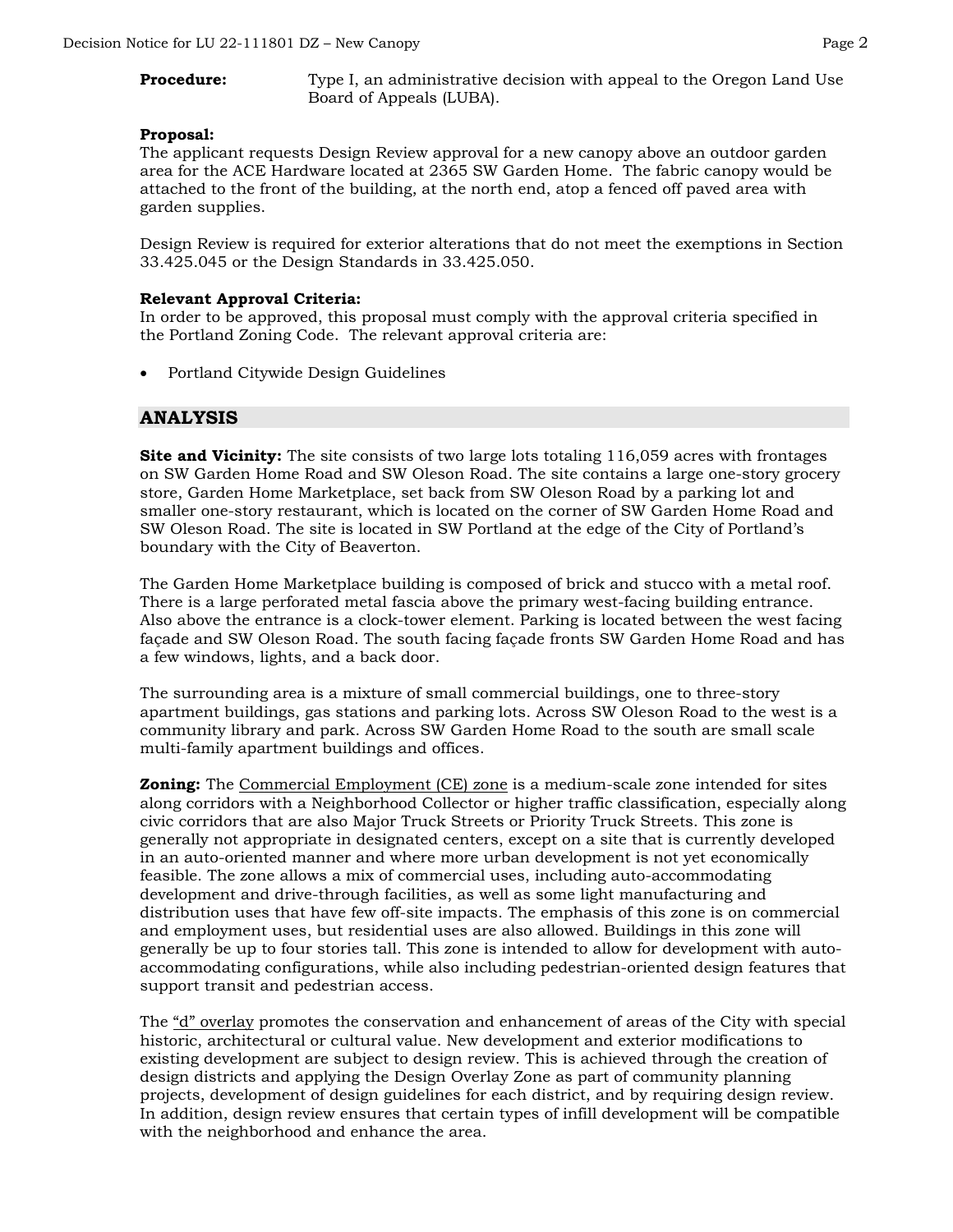**Land Use History:** City records indicate that prior land use reviews include the following:

- LU 18-244008 DZ Design Review Approval for signage
- LU 20-211539 DZ Design Review Approval for façade Alterations, rooftop mechanical and signage.
- LU 21-067416 DZ Design Review Approval for building signage.

**Agency Review:** A Notice of Proposal in your Neighborhood was mailed on **February 28, 2022**. Given the small scope of the proposal, no Bureaus provided comments.

**Neighborhood Review:** A Notice of Proposal in Your Neighborhood was mailed on **February 28, 2022**. No written responses have been received from either the Neighborhood Association or notified property owners in response to the proposal.

# **ZONING CODE APPROVAL CRITERIA**

# **Chapter 33.825 Design Review**

# **Section 33.825.010 Purpose of Design Review**

Design review implements the Design overlay zone, strengthening these areas as places designed for people. Design review supports development that builds on context, contributes to the public realm, and provides high quality and resilient buildings and public spaces.

#### **Section 33.825.055 Design Review Approval Criteria**

A design review application will be approved if the review body finds the applicant to have shown that the proposal complies with the design guidelines for the area.

**Findings:** The site is designated with design overlay zoning (d), therefore the proposal requires Design Review approval. Because of the site's location, the applicable design guidelines are the Portland Citywide Design Guidelines.

#### **Portland Citywide Design Guidelines**

The Portland Citywide Design Guidelines consist of a set of guidelines for design cases in community planning areas outside of the Central City. The Portland Community Design Guidelines focus on three tenets: **Context,** balancing the aspirations of the future desired character with today's setting; **Public Realm**, strengthening a building and site's relationship with the public rights-of-way and open spaces; and **Quality And Resilience,** underscoring holistic site and building designs that benefit people and climate.

*Staff has considered all guidelines and has addressed only those guidelines considered applicable to this project.*

#### **01: Build on the character, local identity, and aspiration of the place.**

Possible design approaches may include, but are not limited to:

- Community Relating to the local community's identity, history, and cultural values and places.
- Architecture Taking cues from desired character of existing architecture.
- Nature Reflecting and enhancing local natural resources such as rivers, streams, buttes and vegetation.

**Findings**: The site is within the Western Neighborhoods in Portland. The awning is such a minor feature on this large multi-building site that it does not distract from the character of architecture in the area or affect the local identity or aspirations of the place. *This guideline is met.*

#### **02: Create Positive Relationship with surroundings.**

Possible design approaches may include, but are not limited to:

- Building Massing Developing effective placement and proportion of building massing toward adjacent lower-scale development and residential uses.
- Street Wall Maintaining a vibrant street wall with continuous storefronts along historic main streets.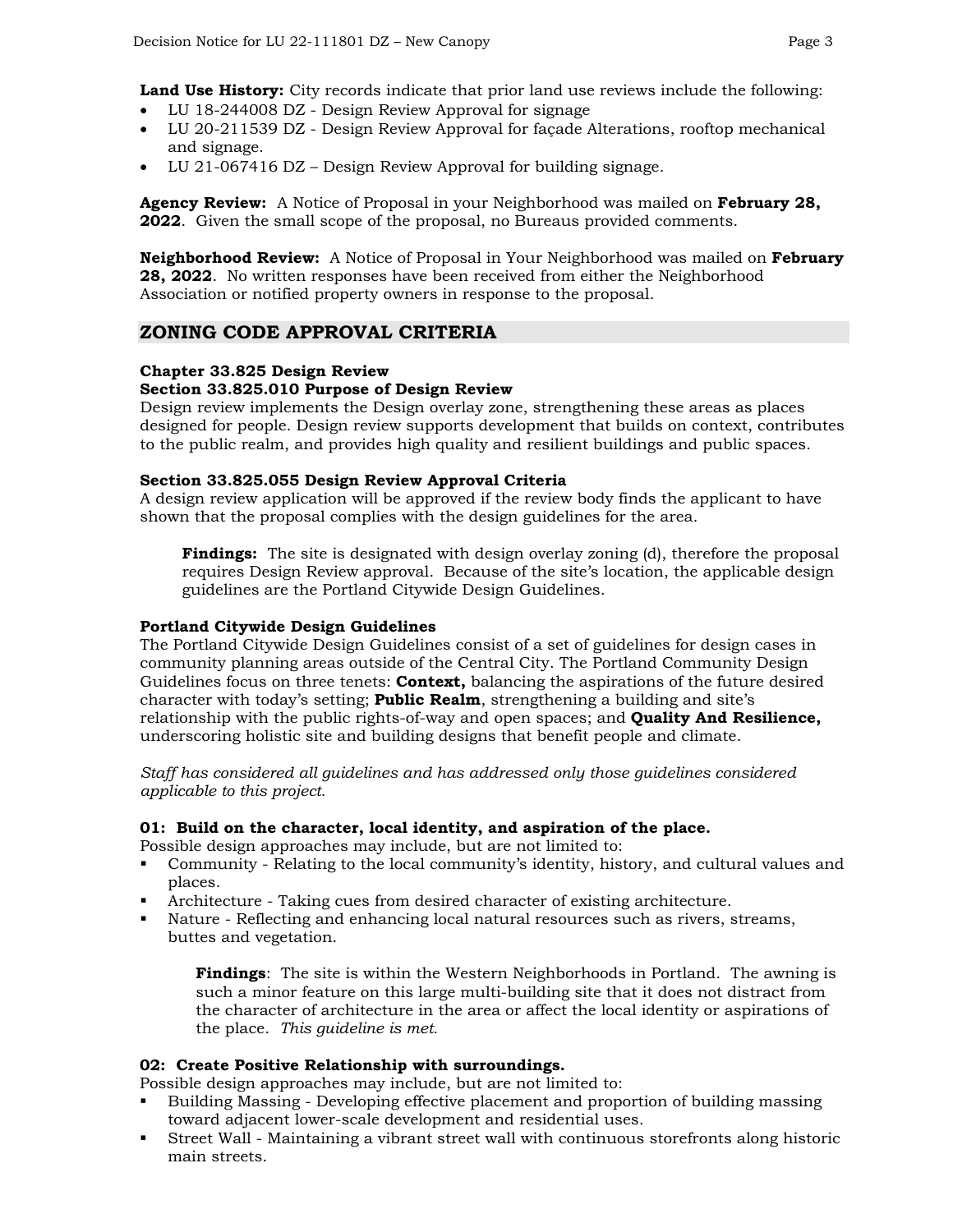- Connectivity Creating visual and physical links to adjacent pedestrian pathways and neighboring open spaces.
- Adjacent Historic Landmarks Deferring to the neighboring historic landmark through massing and urban form.

**Findings**: The new awning does not adversely impact the relationship of this portion of the building or site with its surrounding. *This guideline is met.*

#### **03: Integrate and enhance on-site features and opportunities to contribute to a location's uniqueness.**

Possible design approaches may include, but are not limited to:

- Natural Resources Minimizing site disturbance and integrating topography and natural resources found on-site.
- Viewpoints Integrating views to community points of interest.
- On-site Older Buildings and Historic Resources Retaining existing older buildings and historic resources.
- Social and Cultural Significance Incorporating a site's significant cultural or social history.

**Findings**: This large site is fully developed with multiple buildings and a large parking area. The awning is a very minor addition to the site that has no impacts on natural resources or viewpoints, nor can contribute meaningfully to the cultural or social history in this area. *This guideline is not applicable.*

# **04: Design the sidewalk level of buildings to be active and human-scaled.**

Possible design approaches may include, but are not limited to:

- Ground Floor Heights Designing buildings with taller, more adaptable ground floors.
- Multiple Entries and Windows Offering more than one entrance along the ground floors of buildings to provide "eyes on the street" and avoid blank expanses of walls.
- Weather Protection Providing protection from wind, rain, and sun.
- Lighting Enhancing safety and visibility for pedestrians and highlighting special building features.
- Residential Setbacks Creating soft transitions while separating private spaces from public spaces.

**Findings**: The proposed awning does not overwhelm the area, building façade or the adjacent walkway. It supports this active area in front of the building and will provide protection from the elements for customers. *This guideline is met.*

#### **05: Provide opportunities to pause, sit, and interact.**

Possible design approaches may include, but are not limited to:

- Seating Providing a variety of seating types for passersby and building users.
- Integrate Bicycles Designing open spaces that accommodate parking for bicycles.
- Art/Water Designing spaces that can integrate opportunities for art, stormwater or water features.
- Enclosure Offering a comfortable buffer and distinction from the public realm.
- Trees and Landscaping Promoting health and wellness by helping to mitigate the effects of urban heat island.

**Findings**: The proposed awning provides weather protection for those patrons within the outdoor garden area for the tenant and is not accessible or intended for the general public. *This guideline is not applicable.*

#### **06: Integrate and minimize the impact of parking and building services.**

Possible design approaches may include, but are not limited to:

- Vehicles and Parking Screening and buffering vehicle areas from pedestrians and integrating parking into the building design.
- Utilities, Trash and Recycling Siting and screening utilities, trash, and recycling enclosures away from public realm.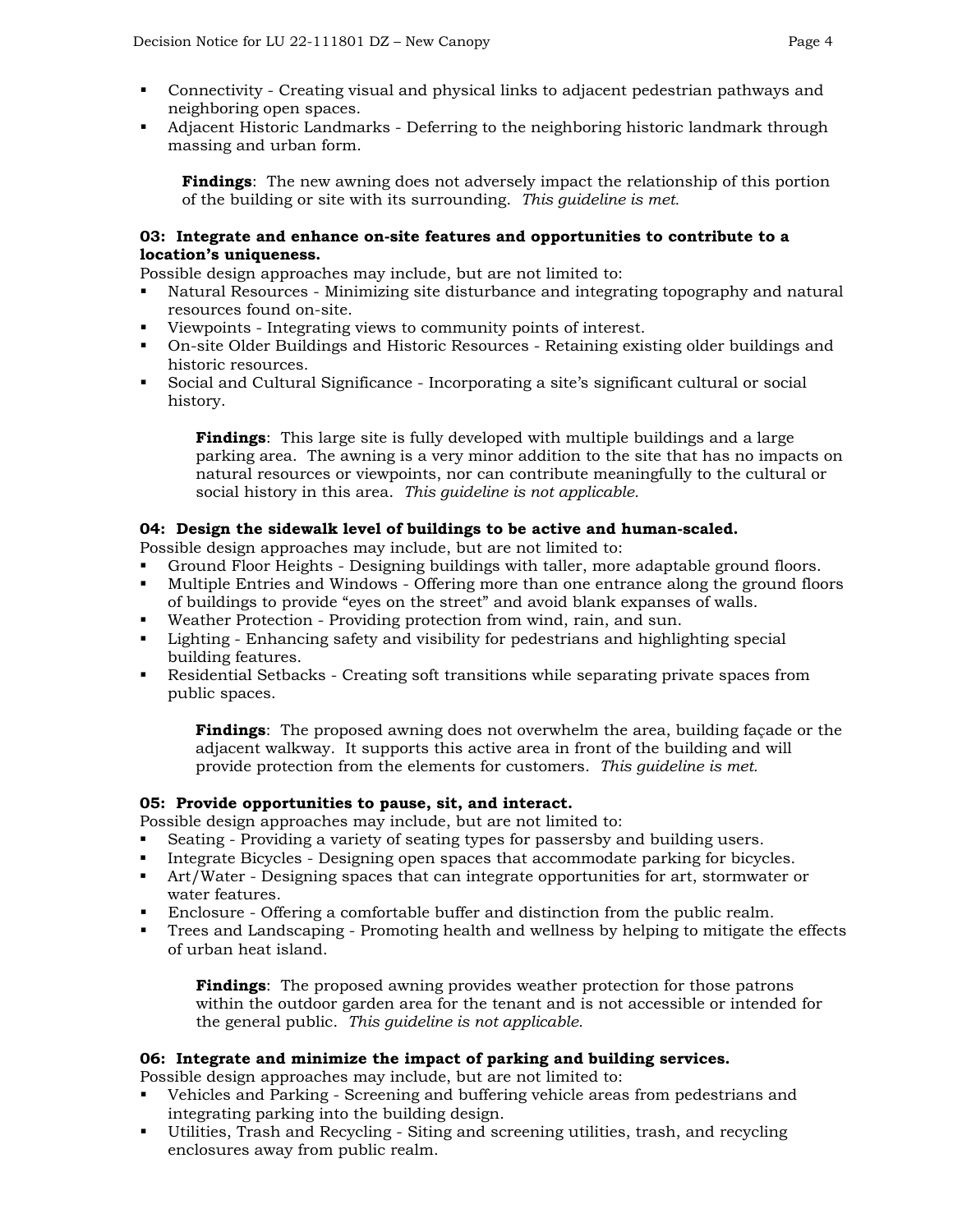- 
- Vaults Integrating and concealing vaults within open areas.
- Stormwater Planters Integrating stormwater with multiple uses, such as buffering, placemaking, and seating opportunities.
- **Long-Term Bicycle Parking Designing bicycle parking to encourage use by adding bike** lobbies and bike repair amenities.

**Findings**: The proposed new awning on the existing building will not impact the existing parking or other necessary building services on the site. *This guideline is not applicable.*

# **07: Support the comfort, safety, and dignity of residents, workers, and visitors through thoughtful site and building design.**

Possible design approaches may include, but are not limited to:

- Internal Open Spaces Offering a variety of multi-functional spaces such as balconies, stoops, plazas, play areas, and passive sitting areas.
- Internal Connections Creating safe and visible pedestrian circulation through sites.
- Vehicles Areas Ensuring that vehicle areas do not impair the usability and enjoyment of the site.
- Solar Access Providing solar access to open areas.
- Windows and Entries Orienting windows and entries toward on-site circulation and open areas.

**Findings**: The proposed awning will not affect the existing on-site pedestrian circulation system as this area in front of the building is already built for an outdoor garden area. It will weather protection for patrons within the garden area, however. *This guideline is met.*

# **08: Design for quality, using enduring materials and strategies with a coherent approach.**

Possible design approaches may include, but are not limited to:

- Unity Expressing a clear and coherent design approach to unify building.
- Articulation Highlighting function, hierarchy, or spaces through small breaks in form.
- Application of Exterior Materials Expressing the building design with hierarchy, shifts or repetition.
- Quality of Materials Providing quality, resilience, and durability in construction and execution of details.
- Building Openings Offering permeability, depth, and texture.

**Findings**: The awning will extend out from the building and align with the footprint of an existing outdoor garden area that is enclosed with wrought iron fencing. The framing will be attached to the columns and fascia on the existing building. It is fairly integrated in that it aligns with the building arcade and occurs at the end of multi-tenant building so it does not distract from the primary building entry and other prominent building features. The awning cover is a durable fabric awning that resists water, mildew and fading. Its translucence will allow light to the penetrate through down to the plants. It will be attached to an aluminum frame comprised of 4"x4" members. *This guideline is met.*

# **09: Design for resilience, health, and stewardship of the environment, ensuring adaptability to climate change and the evolving needs of the city.**

Possible design approaches may include, but are not limited to:

- Adaptable Buildings Providing flexibility in building programming, floor.
- Resource Conservation Prioritizing the use of existing structures or reclaimed and recycled materials.
- Native Landscaping Integrating native landscaping and large canopy trees to address heat island and provide for pollinators.
- Ecoroofs Providing and integrating ecoroofs for pollinators and people.
- Bird-Safe Reducing bird strikes through careful design.
- Daylight and Air Providing daylight and ventilation and improving indoor air quality.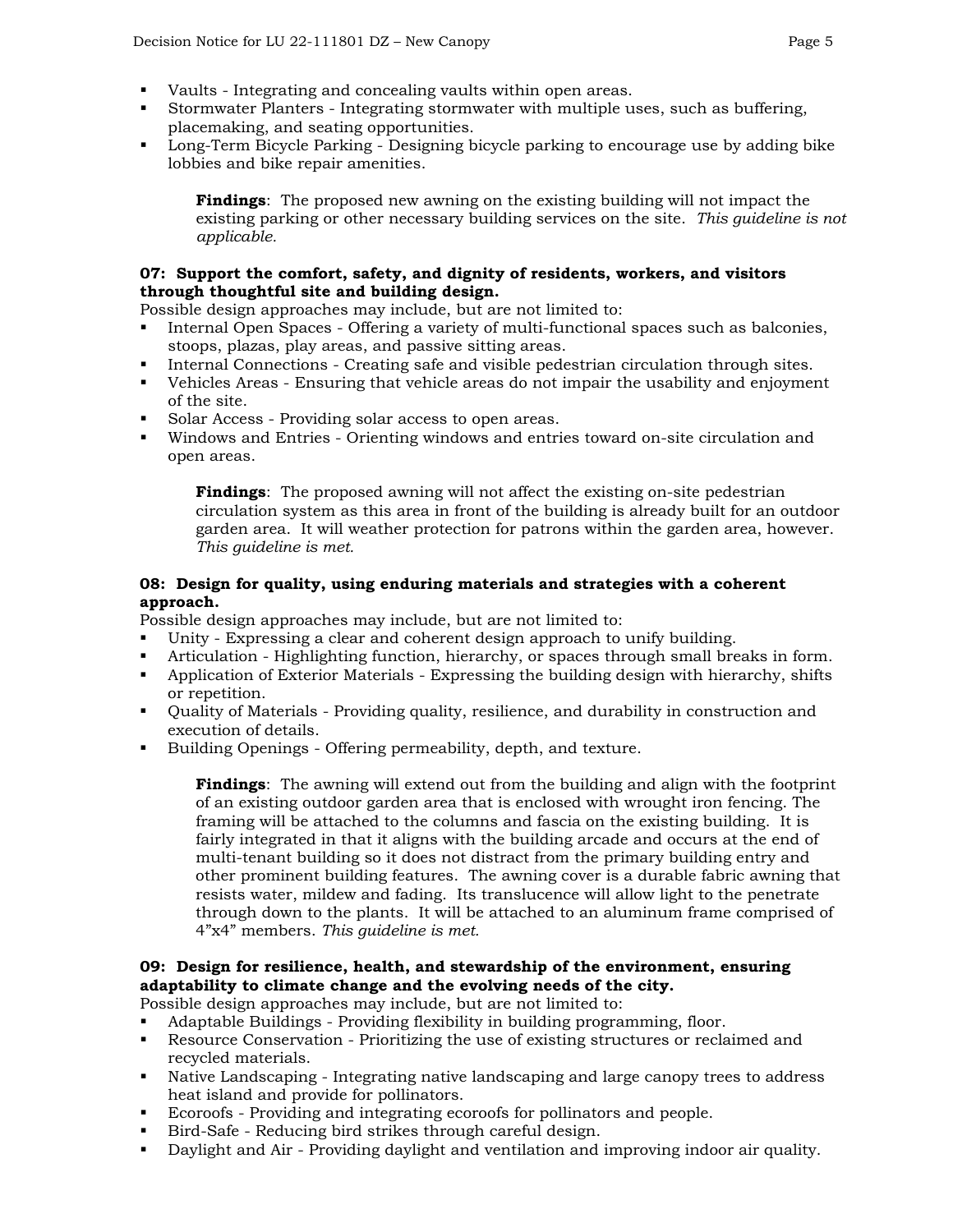On-Site Stormwater - Allowing rain to soak into the ground and filter through lush vegetation and landscaping.

**Findings**: The existing site is fully developed with multiple buildings and a parking lot. There are no on-site features (i.e., topography, views, or other natural features) to design around. The proposed awning will be over existing pavement. No removal of natural features is proposed. *This guideline is met.*

# **DEVELOPMENT STANDARDS**

Unless specifically required in the approval criteria listed above, this proposal does not have to meet the development standards in order to be approved during this review process. The plans submitted for a building or zoning permit must demonstrate that all requirements of Title 11 can be met, and that all development standards of Title 33 can be met or have received an Adjustment or Modification via a land use review, prior to the approval of a building or zoning permit.

# **CONCLUSIONS**

The design review process implements the Design overlay zone, strengthening these areas as places designed for people. Design review supports development that builds on context, contributes to the public realm, and provides high quality and resilient buildings and public spaces. The proposal meets the applicable design guidelines and therefore warrants approval**.**

# **ADMINISTRATIVE DECISION**

Approval of new canopy, per the approved site plans, Exhibits C-1 through C-4, signed and dated 3/15/22, subject to the following conditions:

- A. As part of the building permit application submittal, the following development-related conditions (B through C) must be noted on each of the four required site plans or included as a sheet in the numbered set of plans. The sheet on which this information appears must be labeled "ZONING COMPLIANCE PAGE- Case File LU 22-111801 DZ." All requirements must be graphically represented on the site plan, landscape, or other required plan and must be labeled "REQUIRED."
- B. At the time of building permit submittal, a signed Certificate of Compliance form [\(https://www.portlandoregon.gov/bds/article/623658\)](https://www.portlandoregon.gov/bds/article/623658) must be submitted to ensure the permit plans comply with the Design/Historic Resource Review decision and approved exhibits.
- C. No field changes allowed.

**Staff Planner: Staci Monroe**

**Decision rendered by:**  $\sim$   $\sqrt{10000}$  on 3/15/22

By authority of the Director of the Bureau of Development Services

#### **Decision mailed 3/17/22**

**Procedural Information.** The application for this land use review was submitted on February 9, 2022, and was determined to be complete on February 23, 2022.

*Zoning Code Section 33.700.080* states that Land Use Review applications are reviewed under the regulations in effect at the time the application was submitted, provided that the application is complete at the time of submittal, or complete within 180 days. Therefore, this application was reviewed against the Zoning Code in effect on February 9, 2022.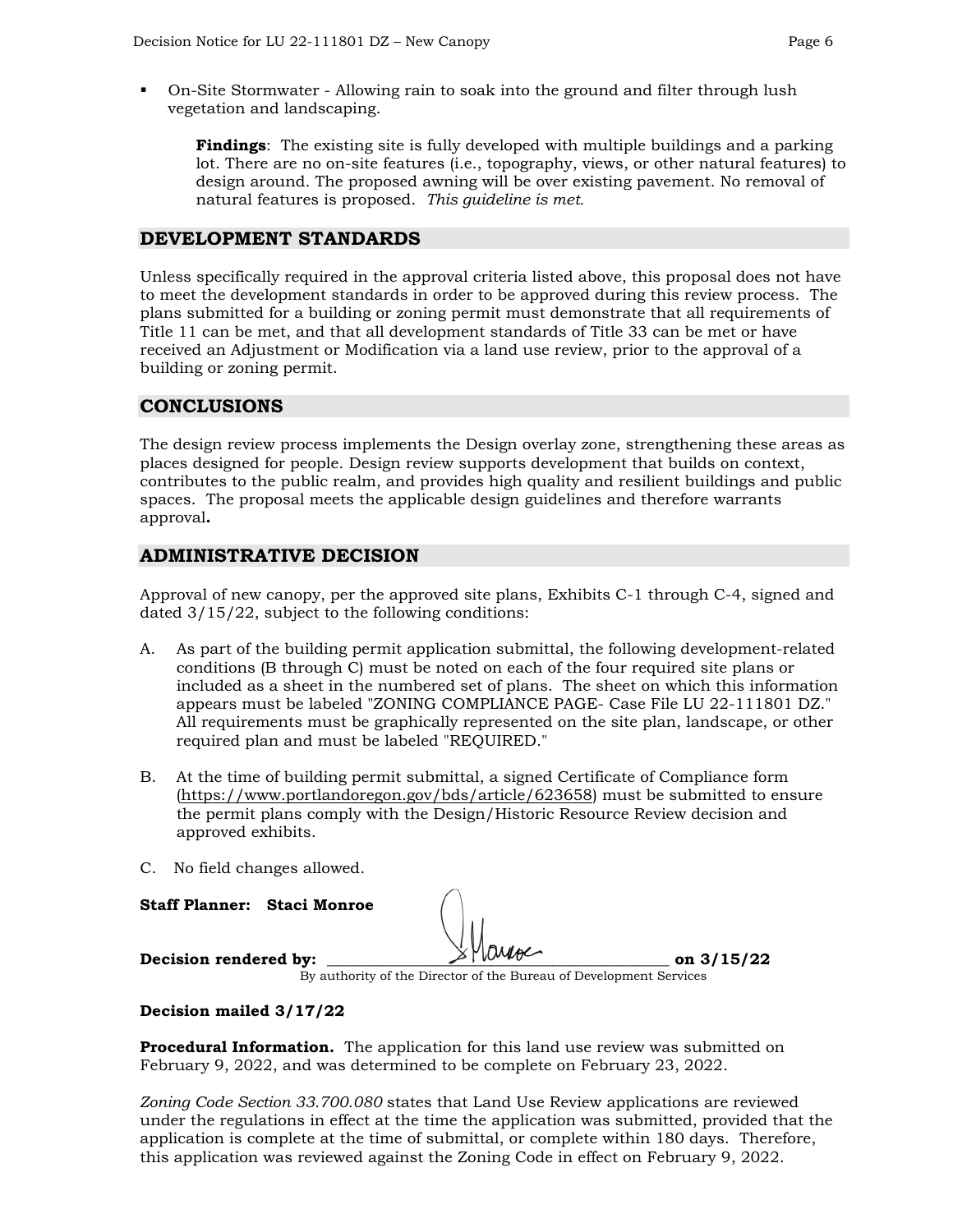*ORS 227.178* states the City must issue a final decision on Land Use Review applications within 120-days of the application being deemed complete. The 120-day review period may be waived or extended at the request of the applicant. In this case, the applicant did not waive or extend the 120-day review period. Unless extended by the applicant, **the 120 days will expire on 6/23/22.**

#### **Some of the information contained in this report was provided by the applicant.**

As required by Section 33.800.060 of the Portland Zoning Code, the burden of proof is on the applicant to show that the approval criteria are met. The Bureau of Development Services has independently reviewed the information submitted by the applicant and has included this information only where the Bureau of Development Services has determined the information satisfactorily demonstrates compliance with the applicable approval criteria. This report is the decision of the Bureau of Development Services with input from other City and public agencies.

**Conditions of Approval.** If approved, this project may be subject to a number of specific conditions, listed above. Compliance with the applicable conditions of approval must be documented in all related permit applications. Plans and drawings submitted during the permitting process must illustrate how applicable conditions of approval are met. Any project elements that are specifically required by conditions of approval must be shown on the plans, and labeled as such.

These conditions of approval run with the land, unless modified by future land use reviews. As used in the conditions, the term "applicant" includes the applicant for this land use review, any person undertaking development pursuant to this land use review, the proprietor of the use or development approved by this land use review, and the current owner and future owners of the property subject to this land use review.

**This decision, and any conditions associated with it, is final.** It may be appealed to the Oregon Land Use Board of Appeals (LUBA), within 21 days of the date the decision is mailed, as specified in the Oregon Revised Statute (ORS) 197.830. Among other things, ORS 197.830 requires that a petitioner at LUBA must have submitted written testimony during the comment period for this land use review. Contact LUBA at 775 Summer St NE Suite 330, Salem, OR 97301-1283 or phone 1-503-373-1265 for further information.

The file and all evidence on this case are available for your review by appointment only. Please call the Request Line at our office, 1900 SW Fourth Avenue, Suite 5000, phone 503- 823-7617, to schedule an appointment. I can provide some information over the phone. Copies of all information in the file can be obtained for a fee equal to the cost of services. Additional information about the City of Portland, city bureaus, and a digital copy of the Portland Zoning Code is available on the internet at [www.portlandonline.com.](http://www.portlandonline.com/)

#### **Recording the final decision.**

If this Land Use Review is approved the final decision will be recorded with the Multnomah County Recorder.

• *Unless appealed,* the final decision will be recorded after **3/17/22** by the Bureau of Development Services.

The applicant, builder, or a representative does not need to record the final decision with the Multnomah County Recorder.

For further information on your recording documents please call the Bureau of Development Services Land Use Services Division at 503-823-0625.

**Expiration of this approval.** An approval expires three years from the date the final decision is rendered unless a building permit has been issued, or the approved activity has begun.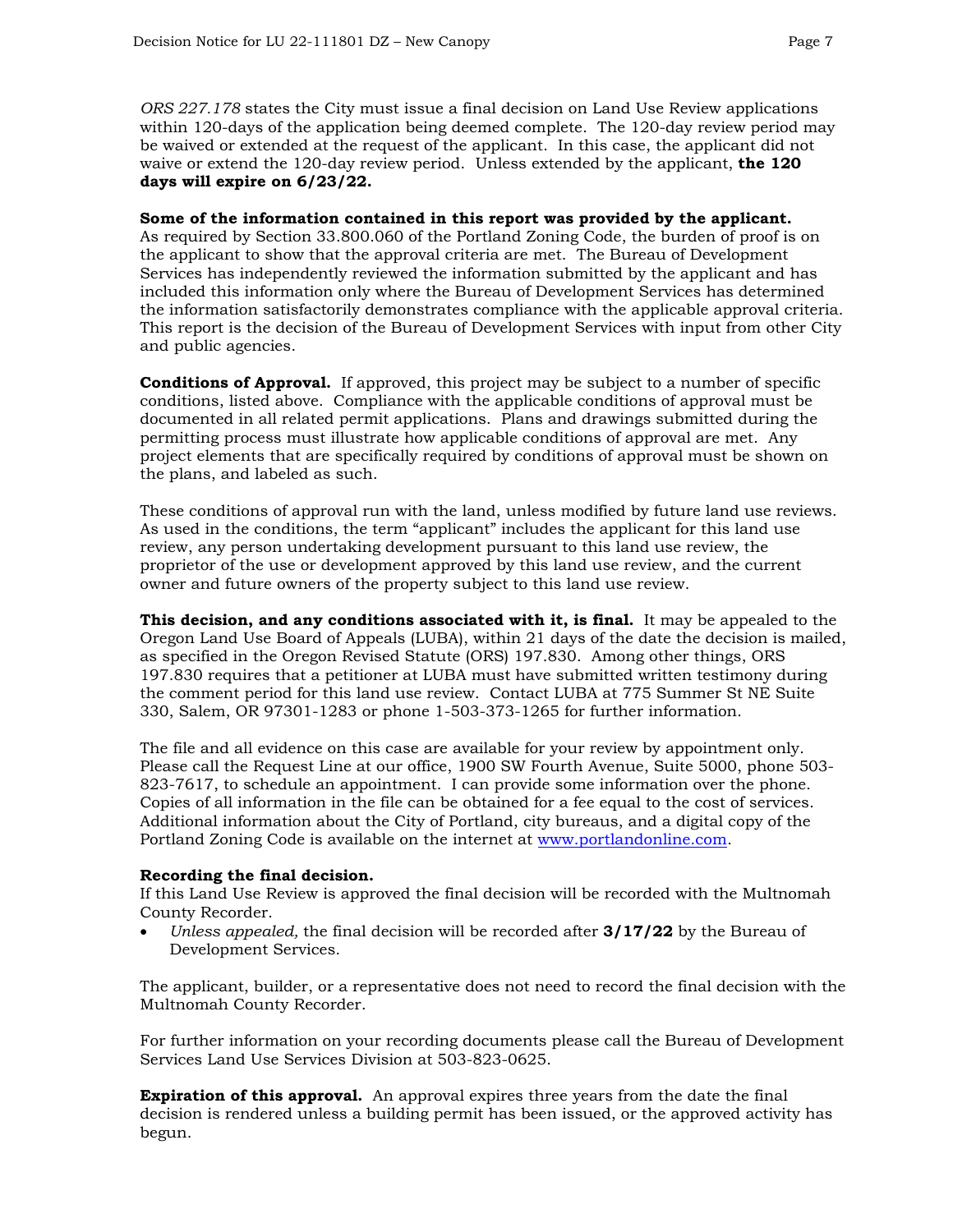Where a site has received approval for multiple developments, and a building permit is not issued for all of the approved development within three years of the date of the final decision, a new land use review will be required before a permit will be issued for the remaining development, subject to the Zoning Code in effect at that time.

**Applying for your permits.** A building permit, occupancy permit, or development permit may be required before carrying out an approved project. At the time they apply for a permit, permitees must demonstrate compliance with:

- All conditions imposed herein;
- All applicable development standards, unless specifically exempted as part of this land use review;
- All requirements of the building code; and
- All provisions of the Municipal Code for the City of Portland, and all other applicable ordinances, provisions and regulations of the City.

# **EXHIBITS**

# NOT ATTACHED UNLESS INDICATED

- A. Applicant's Statement
	- 1. Zoning summary & approval criteria responses
	- 2. Photos of existing conditions and similar installations
	- 3. Structural calculations
- B. Zoning Map (attached)
- C. Plans/Drawings:
	- 1. Site Plan (attached)
	- 2. Enlarged awning elevation (attached)
	- 3. West elevation of tenant
	- 4. Awning details
- D. Notification information:
	- 1. Mailing list
	- 2. Mailed notice
- E. Agency Responses: none
- F. Correspondence: none
- G. Other:
	- 1. Original LU Application
	- 2. Incomplete Letter dated 2/17/22

**The Bureau of Development Services is committed to providing equal access to information and hearings. Please notify us no less than five business days prior to the event if you need special accommodations. Call 503-823-7300 (TTY 503-823-6868).**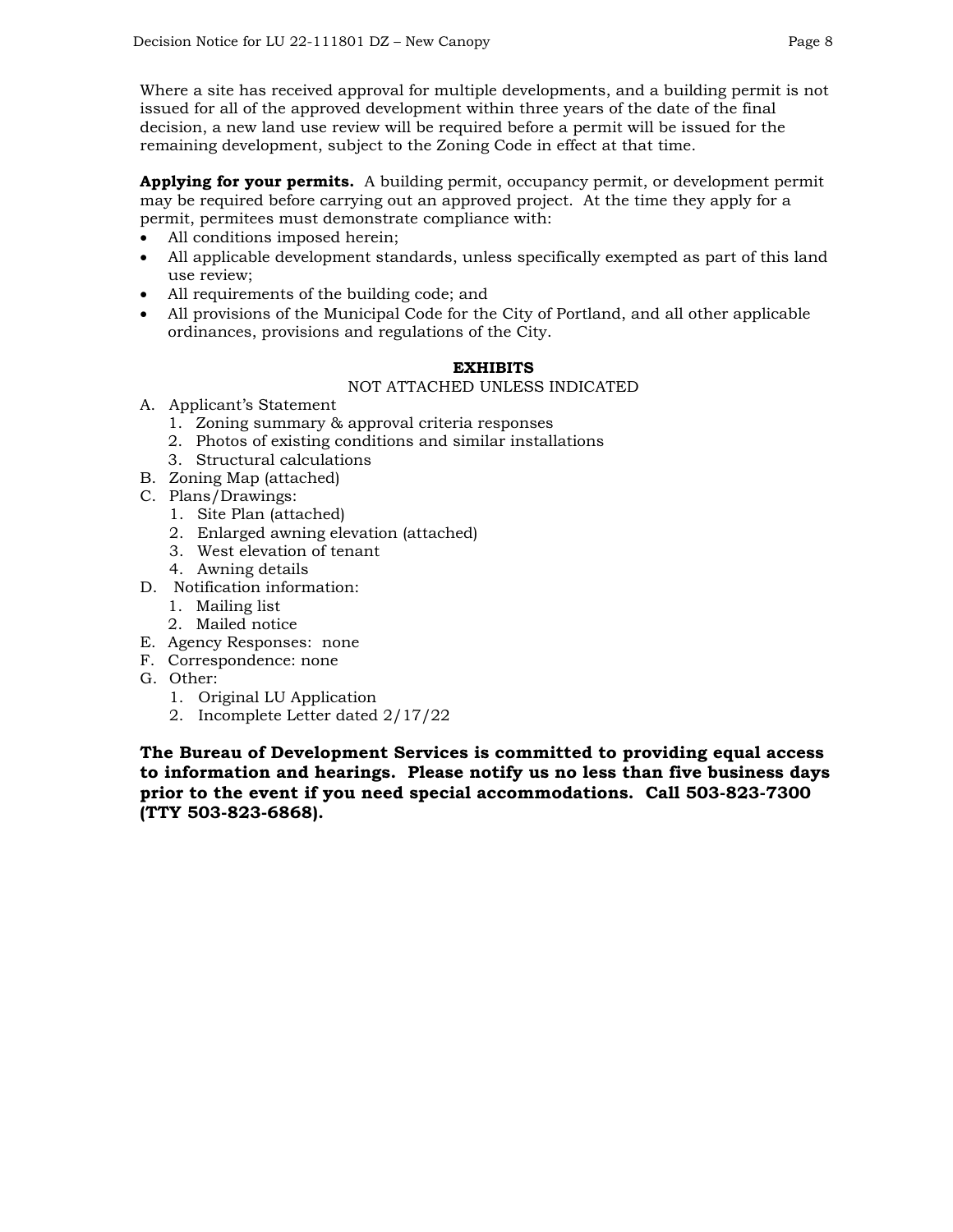

**ZONING NORTH** For Zoning Code in effect Post August 1, 2021

Also Owned Parcels

...... Recreational Trails

|                  | File No. LU 22 - 111801 DZ |
|------------------|----------------------------|
| 1/4 Section 3822 |                            |
| Scale            | 1 inch = $200$ feet        |
| State ID         | 1S124DB 01100              |
| Exhibit          | Feb 10, 2022<br>в          |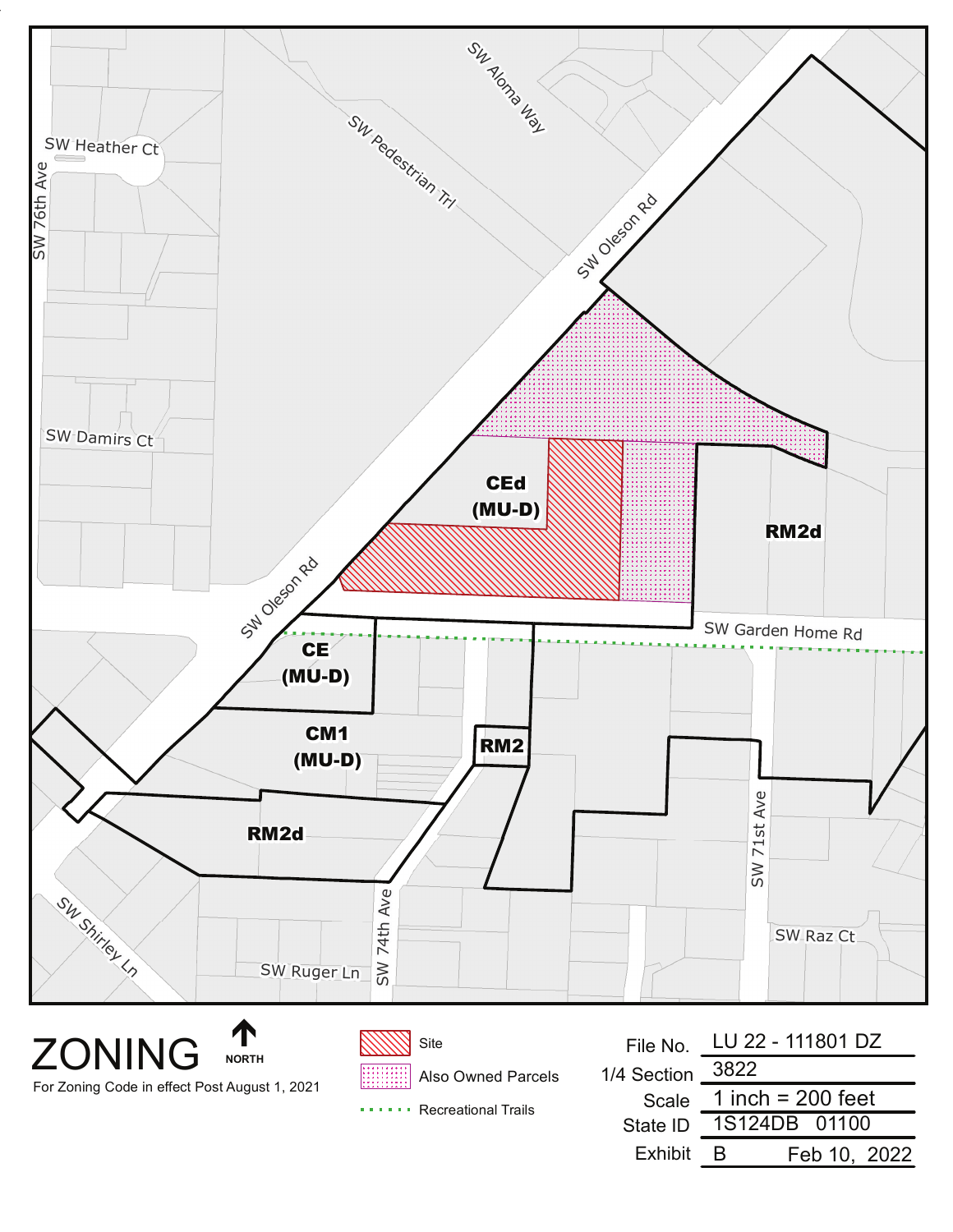